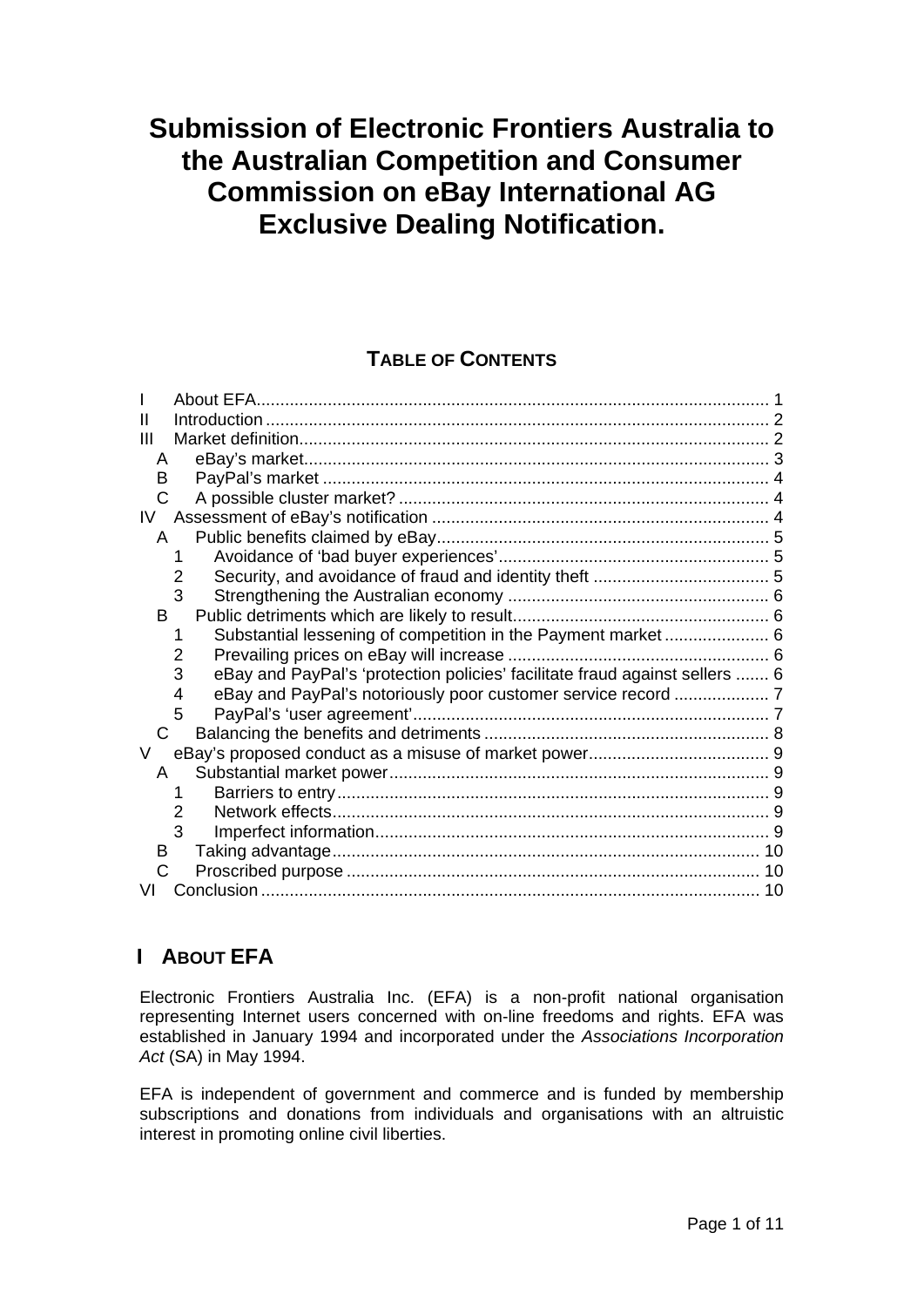<span id="page-1-0"></span>Our major objectives are to protect and promote the civil liberties of users and operators of computer based communications systems such as the Internet, to advocate the amendment of laws and regulations in Australia and elsewhere (both current and proposed) which restrict free speech and to educate the community at large about the social, political, and civil liberties issues involved in the use of computer based communications systems.

# **II INTRODUCTION**

Although competition policy is not per se an issue which is within EFA's purview, the promotion of competition and therefore the availability of alternative products and services in technology markets is an issue with implications for the civil liberties of online users.

Companies which facilitate online trade and communication are often in a position to impose their own moral viewpoint upon their users. Similarly, they can impose restrictions upon the lawful trading activities of their users. Where, due to anticompetitive activity, competitors are damaged or foreclosed from entry to these markets, consumers may be unable to 'vote with their feet' and discipline the dominant suppliers by taking their business elsewhere, and a morally and commercially conservative viewpoint could be imposed upon those users.

# **III MARKET DEFINITION**

As the Commission is no doubt aware, issues of market definition are critical in determining whether conduct has contravened Pt IV of the *Trade Practices Act 1974* (Cth) ('TPA').

EFA's submissions on the issue of market definition have been hampered by the fact that the Commission has, at eBay's request, withheld from the public register the report from NERA Economic Consulting which was Annexure B to their notification. Similarly, parts of Annexure A to the notification which discuss the NERA report have been excluded from the public register.

Although NERA apparently concluded that it is 'not possible to form a definitive view of the likely markets in which eBay and PayPal respectively operate',<sup>[1](#page-1-1)</sup> the public is not even permitted to know which possible markets NERA considered may or may not exist.

While we acknowledge that parts of the NERA report may well contain commercially sensitive information which eBay would not wish to publically disclose, we consider that level of secrecy afforded to the NERA report is excessive and goes beyond what is reasonably required to protect eBay's legitimate commercial interests. At a minimum, the possible markets which NERA considered should have been disclosed so that EFA and others could offer their opinions on whether those markets did or did not exist, and whether NERA's ultimate conclusion – or lack of a conclusion – was sustainable.

 $\overline{a}$ 

<span id="page-1-1"></span> $<sup>1</sup>$  PayPal notification at 4.3.</sup>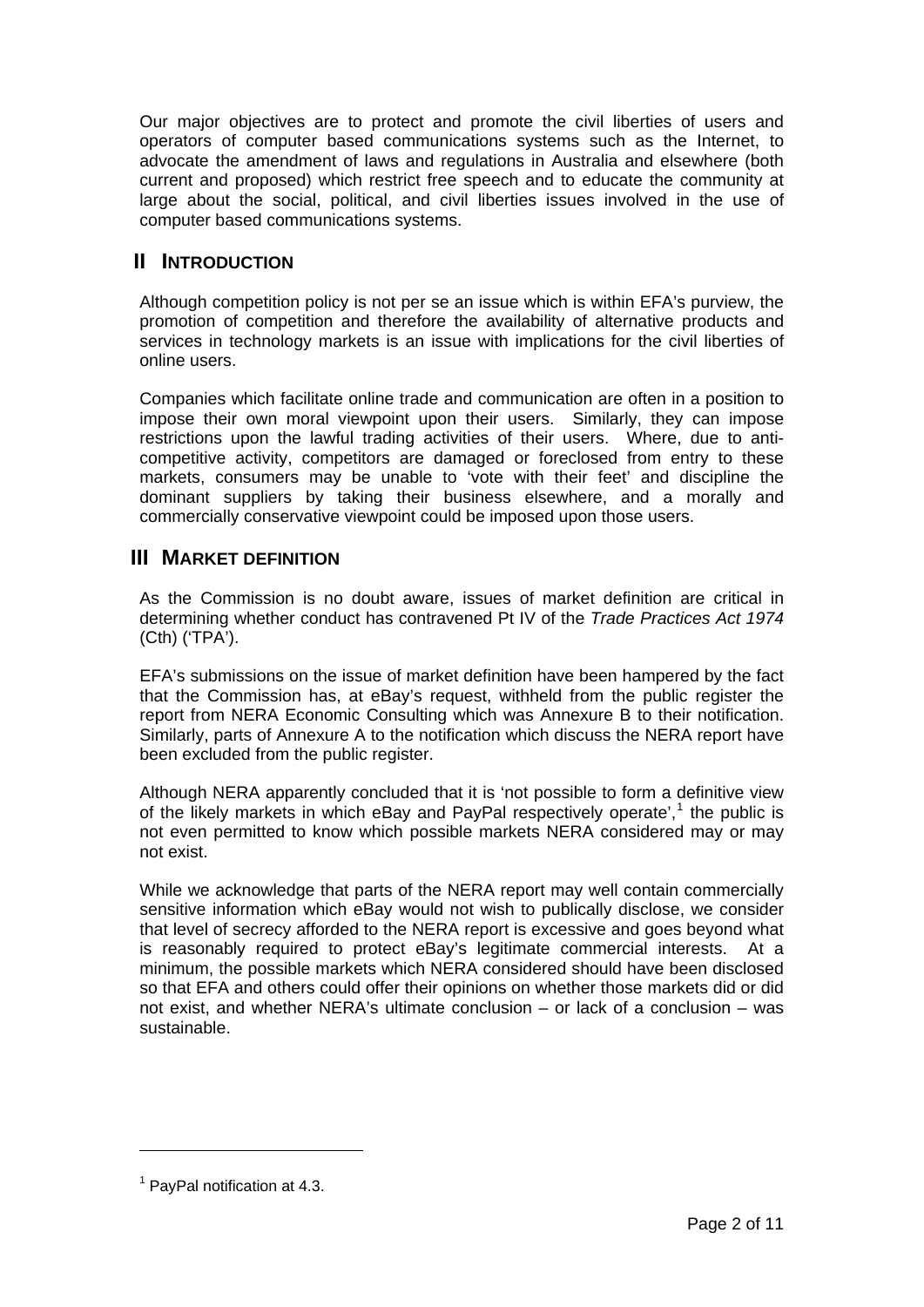# <span id="page-2-0"></span>**A eBay's market**

The first and most obvious market in which eBay might operate is a market for the supply of online auction services (**'the Auction market'**). eBay would likely argue that they compete in a much broader market, in which they face competition from substitutable services such as online classifieds, $2$  online retail stores, and perhaps even offline classifieds.<sup>[3](#page-2-2)</sup>

EFA submits that these alternatives are not substitutable for online auction services of the type provided by eBay, for a number of reasons including:

- Online auction services result in a concluded contract for the sale of the items listed. Australian and overseas authority holds that the listing of an item on eBay or a similar site constitutes an offer to sell, which is accepted by the 'bidder' upon placing a bid and creates a legally binding contract between buyer and seller.<sup>[4](#page-2-3)</sup> By contrast, listings in online or offline classifieds are regarded merely as an invitation to treat – that is, a solicitation for offers. A buyer using a classified service has no certainty that, if theirs is the highest offer, they will 'win' the item.
- Online retail stores are distinguishable from online auction services, as the former involve a relatively limited number of suppliers, usually only supplying a limited range of new merchandise, at non-negotiable prices.
- By eBay's own words, the service which they offer is unique. In an interview published by itwire.com, an eBay spokesperson described eBay as 'a site that has over 200 million plus members globally, a marketplace that just can't be compared to anything in the offline or online space for the volume of buyers that it could bring to you for a relatively low cost.'[5](#page-2-4)
- Many submissions by individual consumers to the ACCC on this issue express a belief that there are no alternatives, or no viable alternatives, to using eBay.<sup>[6](#page-2-5)</sup> If this accurately reflects community opinion, then alternatives such as classifieds are unlikely to be substitutable in economic terms for online auction services.

If it is the case that consumers acquire the services of eBay solely or predominantly in reliance on its brand, rather than the qualities of eBay's services, it is also possible that a single-brand market could exist.<sup>[7](#page-2-6)</sup> Although Australian courts have not yet found that a single-brand market existed in a particular case, they have accepted that they can exist.<sup>[8](#page-2-7)</sup>

<span id="page-2-1"></span> $2$  E.g. the Trading Post online website at http://www.tradingpost.com.au; the Craigslist website at http://www.craigslist.org, etc.

<span id="page-2-2"></span> $3$  E.g. the physical Trading Post publication, specialist publications such as Australian Motorcycle Trader, and classified services provided by most newspapers. 4

<span id="page-2-3"></span>See, e.g. *Smythe v Thomas* [2007] NSWSC 844 and the overseas authorities cited therein.

<sup>5</sup> http://www.itwire.com/content/view/17800/53/1/1/

<span id="page-2-5"></span><span id="page-2-4"></span> $6$  E.g. 'If there was a viable alternative to eBay [sic], I would use it, but there is not.', submission of Jennifer Hughes; 'there are no good alternatives to eBay', submission of Richard Nichols.

<span id="page-2-6"></span> $7^7$  Stephen Corones. Competition Law in Australia (2004, 3<sup>rd</sup> ed) at [2.55].

<span id="page-2-7"></span> $8$  Regents Pty Ltd v Subaru (Australia) Pty Ltd (1998) 84 FCR 218 at 228.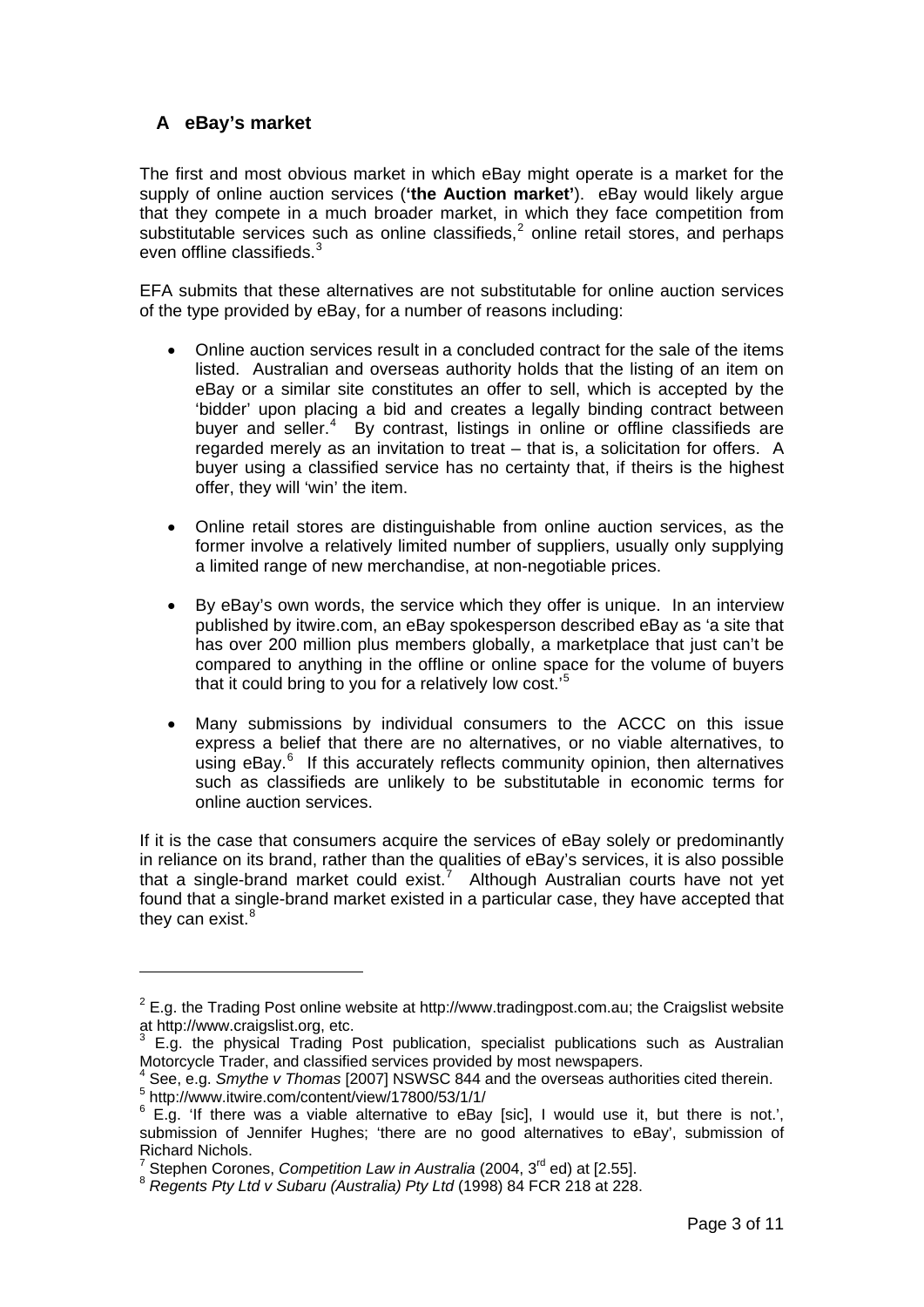# <span id="page-3-0"></span>**B PayPal's market**

EFA believes that PayPal currently competes in a market for 'payment services for online auctions' (**'the Payment market'**), in competition with:

- Online services such as Qpay and Paymate:
- EFT services provided by banks and building societies;
- Credit-card services provided by banks, building societies, and card issuers; and
- Other payment methods such as postal orders.

### **C A possible cluster market?**

It could be argued that a cluster market exists, comprising online auction services and services for payment for online auctions. EFA submits that such a market does not exist. The Wallis Committee in its Financial System Inquiry Report held that a cluster market approach to similar services is only appropriate when *most* customers purchase *all* the products [here, services] from a single supplier because the transaction costs of purchasing them separately would be too onerous.

Here, the direct financial transaction costs of using PayPal are higher than the costs of most of the alternative products. Many submissions from individual sellers demonstrate that they elect not to use PayPal because of those transaction costs.

Ergas writes that to say a cluster market for products A and B exists is to imply that a firm selling only A or only B would not be able to compete with one selling both A and B; either because the cost of producing A and B jointly is substantially below that of producing them separately, and/or because consumers incur additional costs when they purchase A and B separately as against purchasing them jointly. $9$  EFA submits that Ergas' definition is not satisfied here.

# **IV ASSESSMENT OF EBAY'S NOTIFICATION**

 $\overline{a}$ 

eBay's proposed conduct would clearly constitute exclusive dealing within the meaning of s 47(2) of the TPA, in that eBay will supply or offer to supply services on the condition that the people (eBay users) [to] whom they supply will not, or will not to a limited extent, acquire services or services of a particular kind or description from a competitor (such as Paymate, banks, etc) of a body corporate related to eBay (PayPal).

<span id="page-3-1"></span><sup>9</sup> Henry Ergas, *Cluster Markets: What They Are and How To Test For Them* (2002) The Wayback Machine

<sup>&</sup>lt;http://web.archive.org/web/20050623113852/http://necg.com.au/pappub/papers-ergascluster.PDF> at 2 May 2008.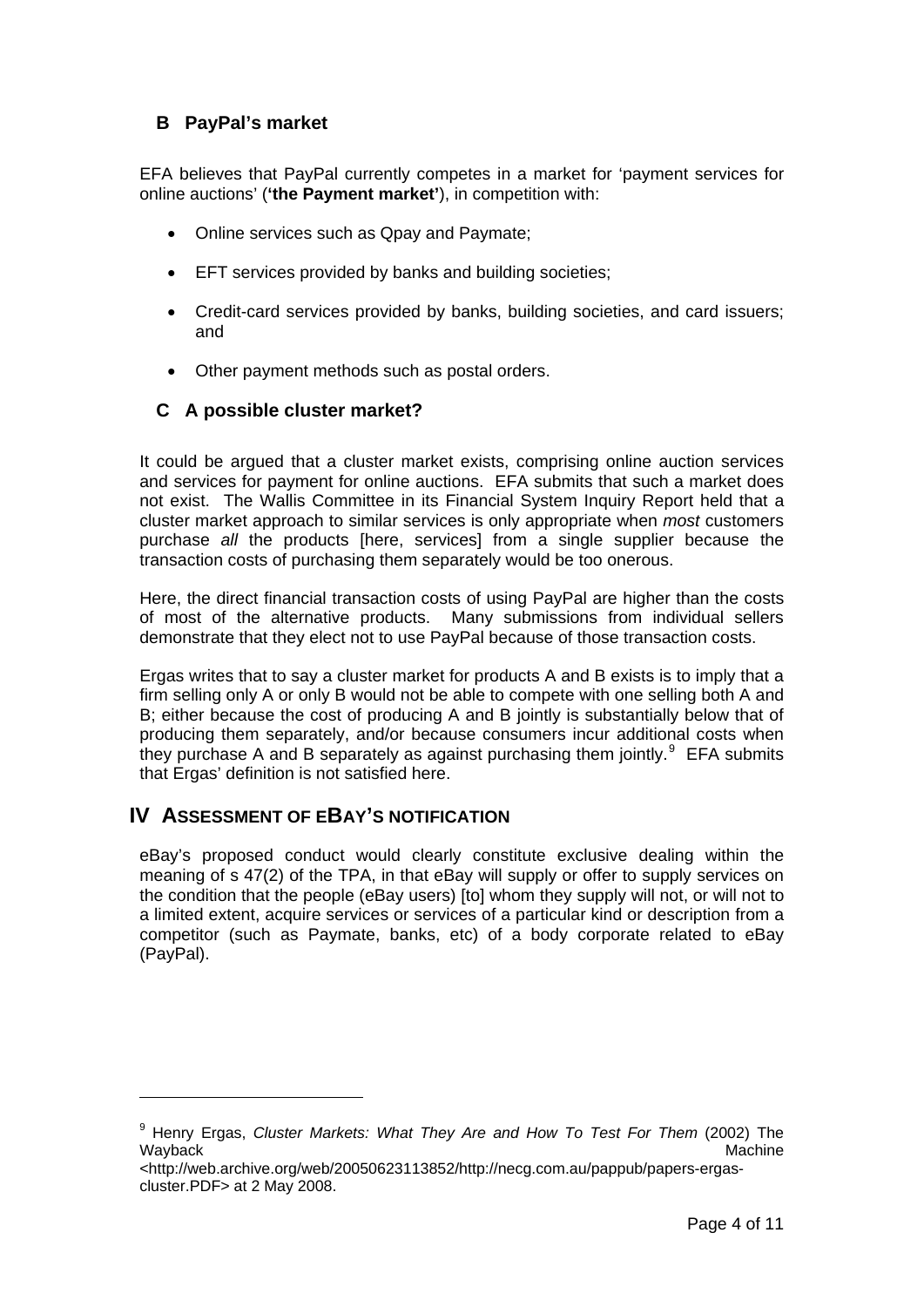<span id="page-4-0"></span>EFA submits that eBay's proposed conduct has the purpose, $10$  or would have or be likely to have the effect, of substantially lessening competition in the Payment market.

EFA further submits that eBay's proposed conduct would not result or be likely to result in a benefit to the public, or that any public benefit which might result would be outweighed by the detriment to the public constituted by resulting lessening of competition.

# **A Public benefits claimed by eBay**

#### 1 **Avoidance of 'bad buyer experiences'**

eBay claims that their proposed conduct will have 'direct and immediate benefits' to eBay buyers who would otherwise have had a 'bad buyer experience'<sup>[11](#page-4-2)</sup> – that is, buyers who, if not for eBay's proposed conduct, would have chosen to use a payment method other than PayPal.

eBay states that such 'bad buyer experiences' are one of the two biggest reasons that eBay buyers decide not to continue using  $eBay<sup>12</sup>$  $eBay<sup>12</sup>$  $eBay<sup>12</sup>$  While customer retention and brand protection are no doubt commercial concerns of eBay, they can not be properly characterised as public benefits. EFA rejects eBay's attempt to equate customer retention with public benefit by relying on the benefits to eBay sellers of increased numbers of eBay buyers.<sup>[13](#page-4-4)</sup>

To the extent that compelling the use of PayPal may provide some direct benefits to eBay users who are defrauded, and would otherwise have paid by a different payment method, we submit that any such benefits should be weighed against the detriments that may occur to the broader class of users who are compelled to use PayPal, including those who are or would not be defrauded.

#### 2 **Security, and avoidance of fraud and identity theft**

eBay claims that PayPal is a more secure method of payment than competing services, for reasons including that:

- Buyers and sellers do not have to disclose to each other credit card or account details:<sup>[14](#page-4-5)</sup>
- Sellers are therefore not subject to the risk of identity theft:<sup>[15](#page-4-6)</sup> and
- Users must link at least one bank or credit account to their PayPal account.<sup>[16](#page-4-7)</sup>

EFA takes issue with the characterisation of PayPal as a more secure alternative. A PayPal account, once linked to a user's bank accounts or credit cards, provides an

<span id="page-4-1"></span> $10$  It need not be eBay's sole purpose, so long as it is it is one of eBay's purposes, and is a substantial purpose: Trade Practices Act 1974 (Cth) s 4F.

<span id="page-4-2"></span><sup>&</sup>lt;sup>11</sup> As described in Annexure A to eBay's notification at [5.2].<br><sup>12</sup> Ibid.

<span id="page-4-4"></span><span id="page-4-3"></span> $\frac{13}{14}$  lbid at [5.13].<br> $\frac{14}{14}$  lbid at [5.5(1)].

<span id="page-4-7"></span><span id="page-4-6"></span><span id="page-4-5"></span><sup>&</sup>lt;sup>15</sup> Ibid at [5.6(3)].<br><sup>16</sup> Ibid at [5.5(2)].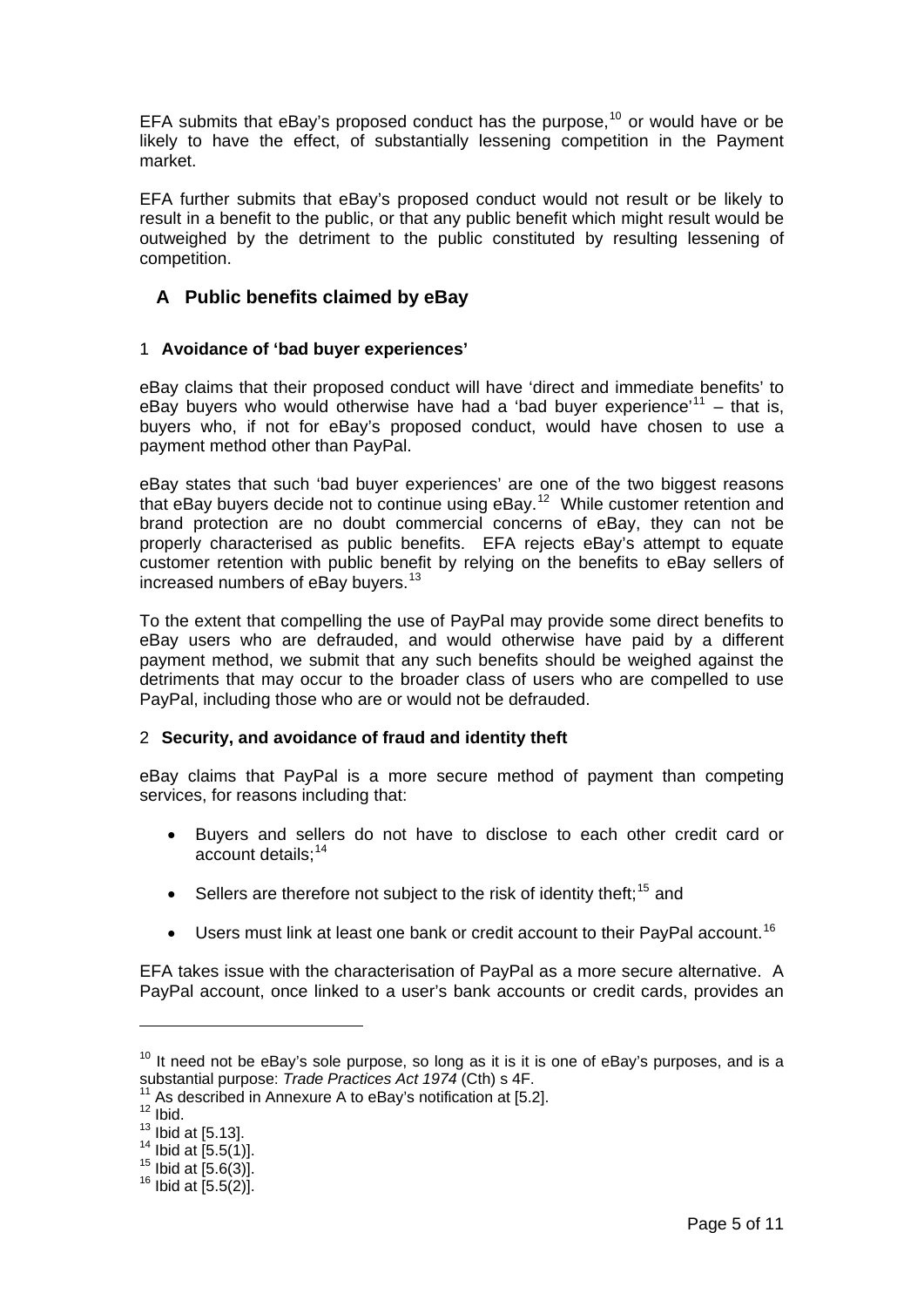<span id="page-5-0"></span>avenue of attack by which money can be stolen from those other accounts and transferred elsewhere. Many users are uneasy with giving PayPal unrestricted access to withdraw money from their bank accounts or credit cards, and choose not to use PayPal for this reason.<sup>[17](#page-5-1)</sup>

#### 3 **Strengthening the Australian economy**

eBay claims that eBay's contribution to the Australian economy is estimated to be \$2.6 billion annually.<sup>[18](#page-5-2)</sup> This figure is said to be the result of an economic model that 'estimates eBay's impacts on the Australian economy as a result of its demonstrated effects in reducing prices and stimulating competition.'

EFA believes it is ironic that eBay rely on the alleged benefits of their stimulating effect on competition, while at the same time they seek to restrict competition in the Payment market to their own financial benefit.

EFA also observes that the effect of the proposed conduct on eBay's alleged contribution to the economy, or to the level of competition in the eBay marketplace, have not been addressed by their notification.

# **B Public detriments which are likely to result**

### 1 **Substantial lessening of competition in the Payment market**

eBay's proposed conduct will undoubtedly lead to a substantial lessening of competition in the Payment market. eBay have a monopoly or near-monopoly in the Auction market, and a contractual prohibition on using services which compete with PayPal in the payment market will damage PayPal's competitors (such as Qpay and PayMate) and likely prevent future entries into the Payment market.

#### 2 **Prevailing prices on eBay will increase**

PayPal impose various fees and commissions on users receiving payment through PayPal. eBay's proposed conduct would impose these additional direct costs on eBay sellers who do not use PayPal, or who do not exclusively use Paypal. The direct per-transaction fees alone could cause affected eBay sellers to raise their fees by up to 5% to compensate.

Because the proposed conduct only – at this stage – relates to Australian buyers and sellers, Australian sellers will likely become less competitive in the global eBay marketplace as against overseas sellers who are not required to use PayPal, and who are not subject to consequential additional costs.

### 3 **eBay and PayPal's 'protection policies' facilitate fraud against sellers**

There is, at least, a perception amongst many eBay sellers that eBay and PayPal's 'protection policies' are weighted in favour of the purchaser, to the extent that they facilitate fraud by unscrupulous purchasers. If an eBay purchaser claims they did not receive a purchased item, unless the seller can *prove* that it was received by the purchaser – which requires the use of registered post or a courier service – it is

<span id="page-5-1"></span> $17$  For just one first-hand report of being defrauded via a compromised PayPal account, see http://www.jimkarpen.com/paypalfraud1.html

<span id="page-5-2"></span> $18$  Ibid at  $[5.15]$ .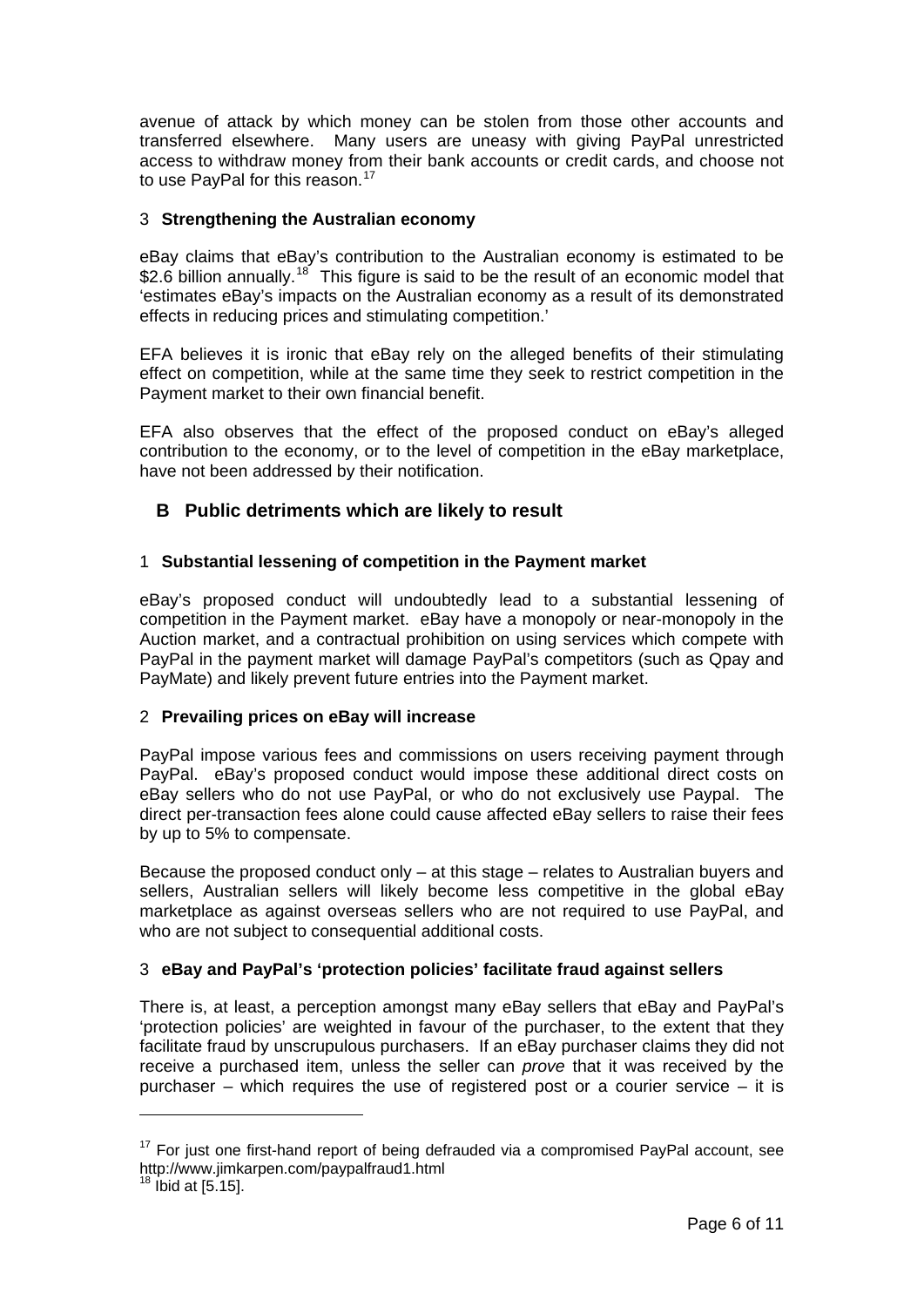<span id="page-6-0"></span>*presumed* that the purchaser did not receive the item, and eBay/PayPal will take funds from the seller's PayPal account and refund the purchaser.

The proposed conduct will indirectly increase prices because, to avoid this risk of being fraud, sellers must use traceable delivery methods which provide proof of delivery, and are significantly more expensive than ordinary postal services. For domestic deliveries, this would require the use of Registered Post with a Proof of Delivery option, or courier service. For international deliveries, an international courier service would be required in most cases.<sup>[19](#page-6-1)</sup>

The cost of these services may be as much as 10 times higher than the cost of ordinary postal service, and would in many cases be higher than the cost of the item purchased. These costs will be passed onto the eBay purchasers.

Many eBay sellers, after being defrauded in this way, have elected to stop using PayPal. eBay's proposed conduct would deprive those sellers of the opportunity to protect themselves in this way.

The alternative is for sellers to abandon eBay in favour of a competing service, to the extent there are any such services which are sufficiently close substitutes.

#### 4 **eBay and PayPal's notoriously poor customer service record**

Many websites on the Internet are devoted to criticism of eBay and PayPal's customer service, policies, and actions. Some examples include www.nopaypal.com and www.paypalwarning.com. A frequent criticism of eBay and PayPal's customer service is that they are 'faceless' corporations, who to the greatest extent possible try to 'hide behind' email communication, typically conducted with boilerplate 'form' emails, and that they do not make available, or do not sufficiently make available other contact methods such as telephone.

If eBay proceed with their proposed conduct, PayPal will in effect have a largely 'captive market' and will have no incentives to provide better levels of customer support, or a better service generally. In short, PayPal will be free to give less and charge more.

#### 5 **PayPal's 'user agreement'**

1

Australian users of PayPal's services are required to accept the terms of a contractual 'user agreement', which is posted on the PayPal website.<sup>[20](#page-6-2)</sup> Many of the terms of this 'user agreement' are potentially misleading, unconscionable, unfair, or unenforceable. Some specific criticisms of the PayPal 'user agreement' include:

The user agreement is in reality, not one agreement but constitutes more than a dozen separate documents. The 'user agreement' incorporates the terms of 13 other 'policies' by reference, including a 'Privacy Policy', 'Closing Accounts and Limiting Account Access' policy, 'Buyer Complaint Policy and PayPal Buyer Protection Policy', 'Fees Policy', 'Acceptable Use Policy', etc;

<span id="page-6-1"></span><sup>&</sup>lt;sup>19</sup> Although Australia Post offers a Registered Post International service, it is available only for letters and not parcels.

<span id="page-6-2"></span><sup>&</sup>lt;sup>20</sup> https://www.paypal.com/au/cgi-bin/webscr?cmd=p/gen/ua/ua-outside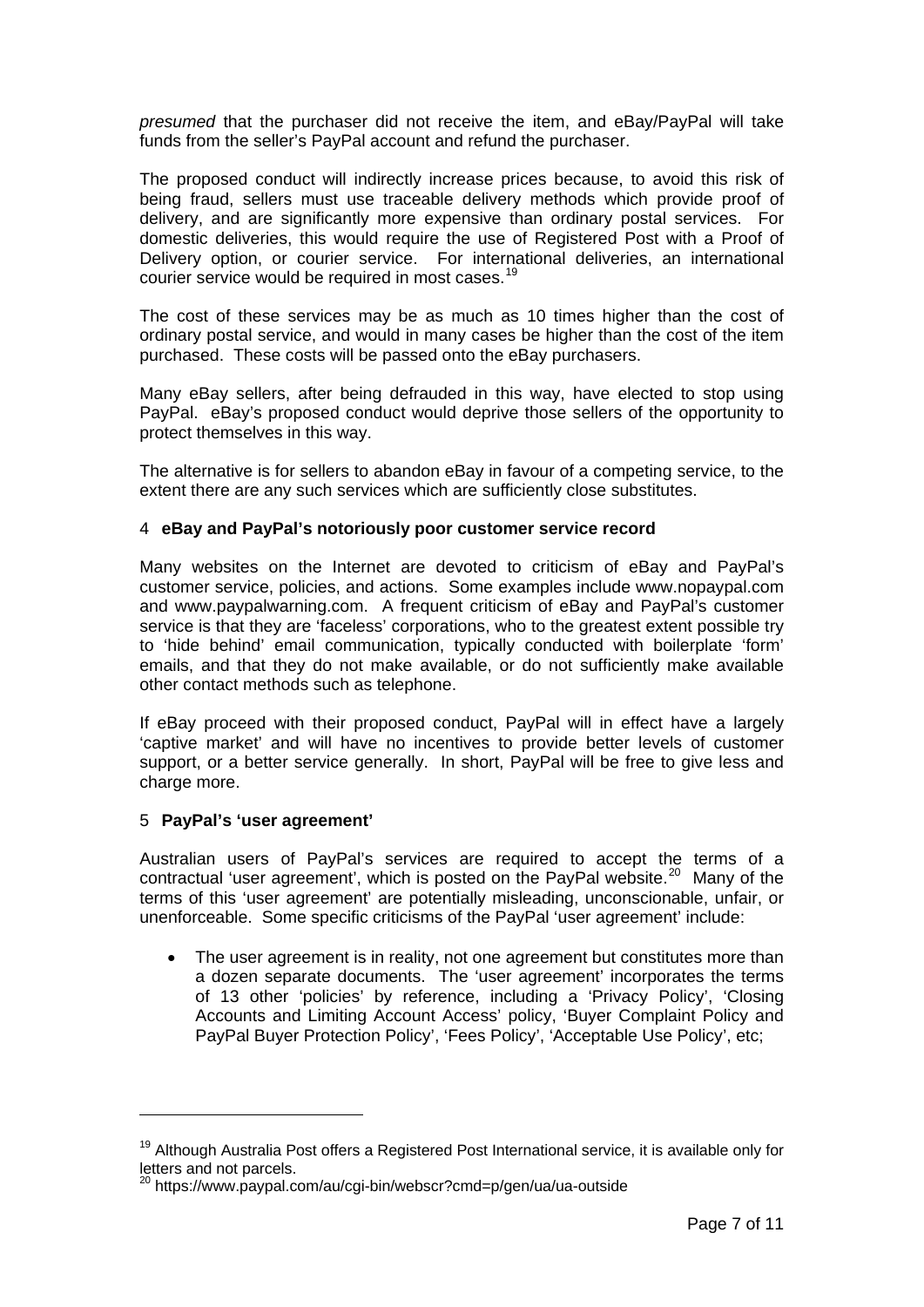- <span id="page-7-0"></span>• PayPal reserve the right to amend the user agreement and policies at any time;
- The user agreement allows PayPal to place a 'hold' on any funds in a user's account for up to 180 days and to 'fine' the user up to \$3000 for contraventions of the Acceptable Use Policy.<sup>[21](#page-7-1)</sup> At common law, this 'fine' is likely a penalty and would be unenforceable for that reason; and
- The user agreement (and associated polices) contain many terms which may be 'unfair terms' within the meaning of Part 2B of the *Fair Trading Act 1999* (Vic), including terms which:
	- o Permit PayPal but not the user to avoid or limit performance of the contract;
	- o Penalise the user but not PayPal for a breach or termination of the contract;
	- o Permit PayPal but not the user to vary the terms of the contract;
	- o Permit PayPal unilaterally to vary the characteristics of the services supplied to the user;
	- o Limit PayPal's vicarious liability for its agents; and
	- o Limit the user's right to sue PayPal.

The effect of eBay's proposed conduct will be to force eBay users who currently exercise an informed choice *not* to deal with PayPal to accept the current and future terms of PayPal's user agreements and policies.

### **C Balancing the benefits and detriments**

EFA submits that the public benefits claimed to result from the proposed conduct do *not* outweigh the public detriments which would result. In particular, many of the claimed public benefits are *already available* to consumers who *elect* to use PayPal to make payments. EFA submits that the ACCC ought to take into account that these alleged benefits are already available to consumers who choose to accept them.

EFA submits that the ACCC should revoke the notification made by eBay.

 $\overline{a}$ 

<span id="page-7-1"></span><sup>&</sup>lt;sup>21</sup> PayPal User Agreement, para 2.8.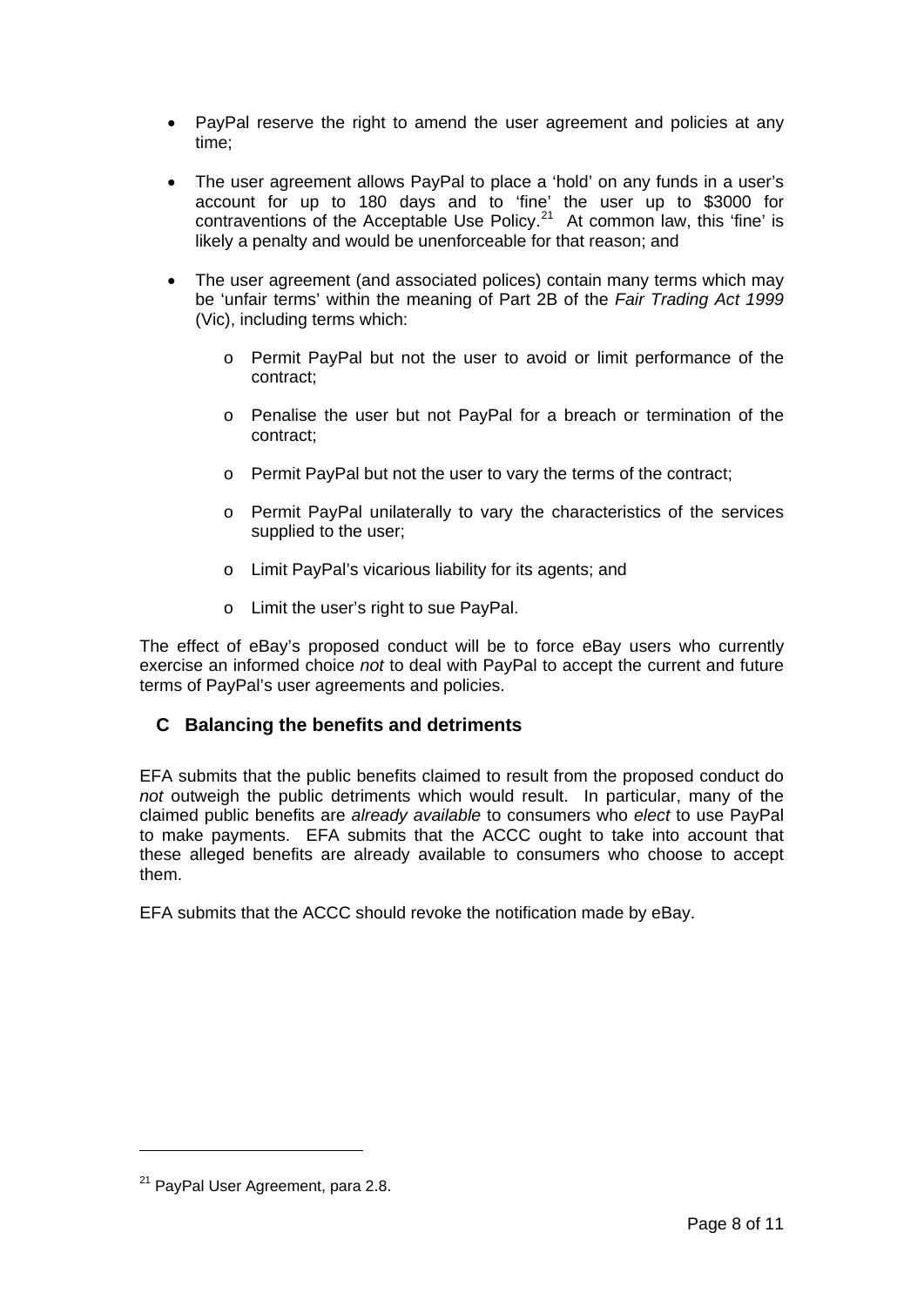# <span id="page-8-0"></span>**V EBAY'S PROPOSED CONDUCT AS A MISUSE OF MARKET POWER**

Although not strictly relevant to the assessment of eBay's notification, EFA is concerned that eBay's proposed conduct may constitute a misuse of market power in contravention of s 46(1) of the *TPA*.

## **A Substantial market power**

As a threshold issue, eBay must have a substantial degree of market power for a contravention of s 46 to be established. Correct identification of the market or markets in which eBay operates is critical to an assessment of whether eBay possess substantial market power. We understand that the NERA report was unable to form a view as to whether eBay has substantial market power in any market because it was unable to define the markets in which eBay may operate or determine the strengths of any network effects enjoyed by eBay in that market.<sup>[22](#page-8-1)</sup>

EFA submits that if the existence of the Auction market is established.<sup>[23](#page-8-2)</sup> eBay clearly possess substantial market power in that market. That market power is caused by factors including:

#### 1 **Barriers to entry**

There are substantial barriers to entry into the Auction market. Not only would entry into the Auction market require a significant investment of capital, eBay holds a significant portfolio of so-called 'business method' patents both in Australia and internationally.<sup>[24](#page-8-3)</sup> While the validity of some of these patents may be doubtful, the existence of patents such as 'system and method for submitting an offer to purchase over a network-based commerce facility<sup>[25](#page-8-4)</sup> poses a significant barrier to entry into the Auction market.

#### 2 **Network effects**

A network effect exists when, all other things being equal, a consumer would prefer to join a larger, rather than a smaller network.<sup>[26](#page-8-5)</sup> In the context of online auctions, it seems self-evident that consumers would, other things being equal, prefer to join a larger network, which makes available a larger variety of products and services from a larger number of suppliers, rather than a smaller network. The ability of any new entrants to enter the Auction market will be constrained by the network effects enjoyed by eBay by virtue of its existing 200 million plus membership base.

#### 3 **Imperfect information**

Although alternatives to eBay evidently exist in the Auction market, many if not most Internet users are not aware of those alternatives. Indeed, the individual authors of

<span id="page-8-3"></span>

<span id="page-8-2"></span><span id="page-8-1"></span><sup>&</sup>lt;sup>22</sup> eBay notification, Annexure A at [4.4(1)].<br><sup>23</sup> As discussed above at IIIA).<br><sup>24</sup> See, e.g. http://tinyurl.com/3m9von for a listing of patents held and patent applications made by eBay.<br><sup>25</sup> US patent number 7,222,092.

<span id="page-8-5"></span><span id="page-8-4"></span><sup>&</sup>lt;sup>25</sup> US patent number 7,222,092.<br><sup>26</sup> See generally Henry Ergas, 'The (Uneasy and Somewhat Messy) Interaction of the IP Laws and the Competition Laws' (Paper presented at the Trade Practices and Consumer Law Conference, Sydney, 27 May 2000) 7; Carl Shapiro and Hal R Varian, *Information Rules: A Strategic Guide to the Network Economy* (1999).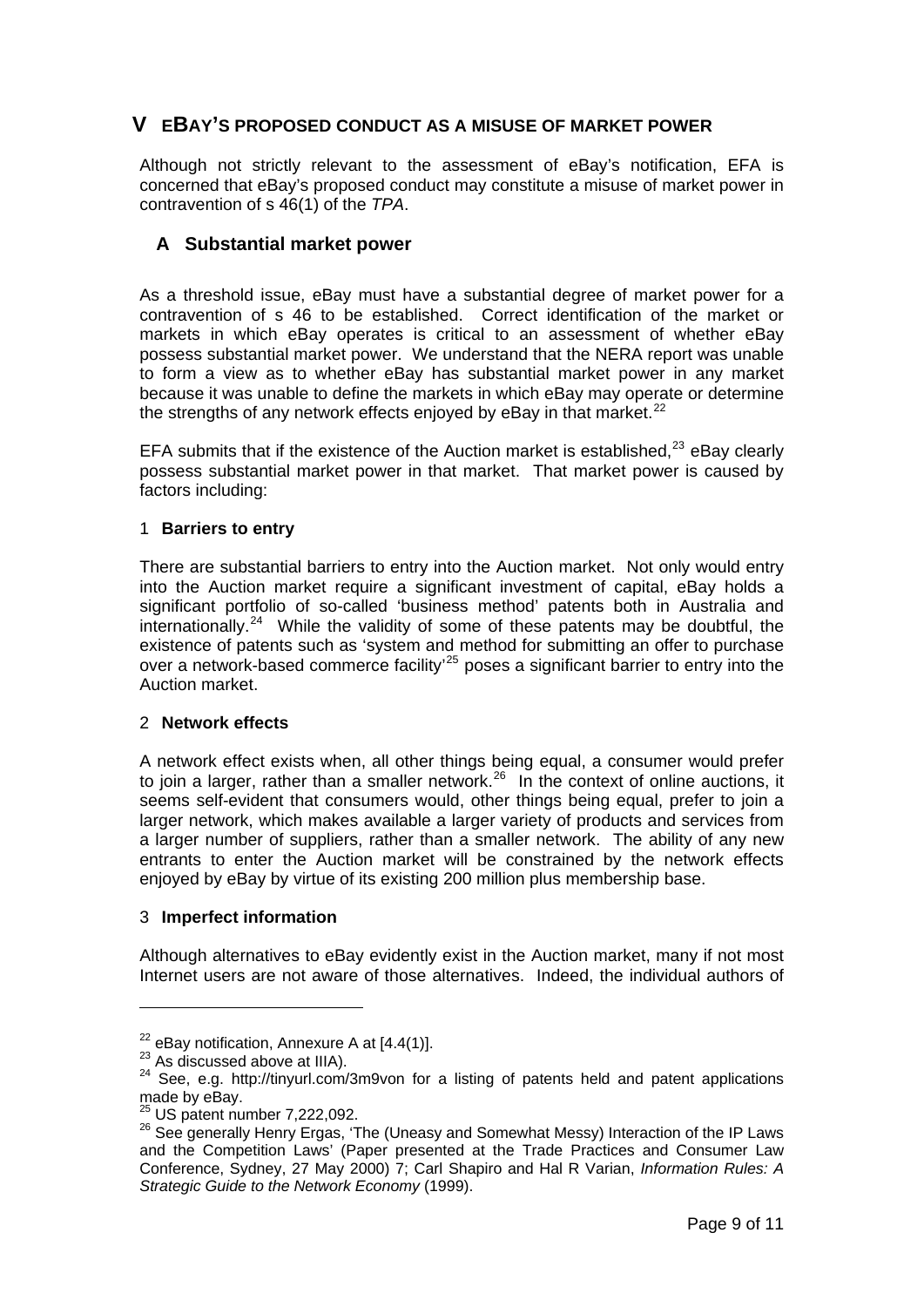<span id="page-9-0"></span>this submission, who consider themselves avid users of the Internet and wellinformed consumers, were not aware of the existence of some small competitors of eBay in the Auction market, until they came to prepare this submission.

The fact that consumers, because of imperfect information, are not aware of competing services in the Auction market contributes to eBay's market power in that market.

# **B Taking advantage**

EFA submits that eBay's proposed conduct involves a 'taking advantage' of their substantial market power in the Auction market, in the sense that a rational firm without substantial market power would be unable to engage in that conduct.

Even if one accepts that eBay competes in a broader market than the Auction market as we define it, and competes with services such as the Trading Post or newspaper classifieds, it is highly implausible that a competitor such as the Trading Post would be able to dictate that all payments made for goods listed in the Trading Post must be channelled through a subsidiary company without losing an amount of business sufficient to make the move unprofitable.

# **C Proscribed purpose**

eBay's taking advantage of its substantial degree of market power must also be for one of the three purposes enumerated in s 46(1). EFA submits that it may be inferred $^{27}$  $^{27}$  $^{27}$  that eBay's proposed conduct has, at least, a significant purpose of eliminating or damaging competitors to PayPal in the Payment market.<sup>[28](#page-9-2)</sup> or preventing new market entry in the Payment market.<sup>[29](#page-9-3)</sup>

# **VI CONCLUSION**

On the whole, eBay appears to be arguing that:

- eBay customers are incapable of *choosing* the 'best' payment option, according to eBay's definition of what the 'best' option is;
- For those customers' own good, eBay must *force* them to use the 'best' payment option;
- It is impliedly irrelevant to eBay's decision-making that the 'best' payment option is provided by a wholly-owned subsidiary of eBay, and will result in a significant financial benefit to eBay.

eBay's argument is condescending and paternalistic at best, and ignores the fact that eBay users are capable of making rational choices about what *they* view the best payment method to be.

<span id="page-9-2"></span><span id="page-9-1"></span><sup>27</sup> *TPA*, s 46(7). 28 *TPA*, s 46(1)(a). 29 *TPA*, s 46(1)(b).

<span id="page-9-3"></span>